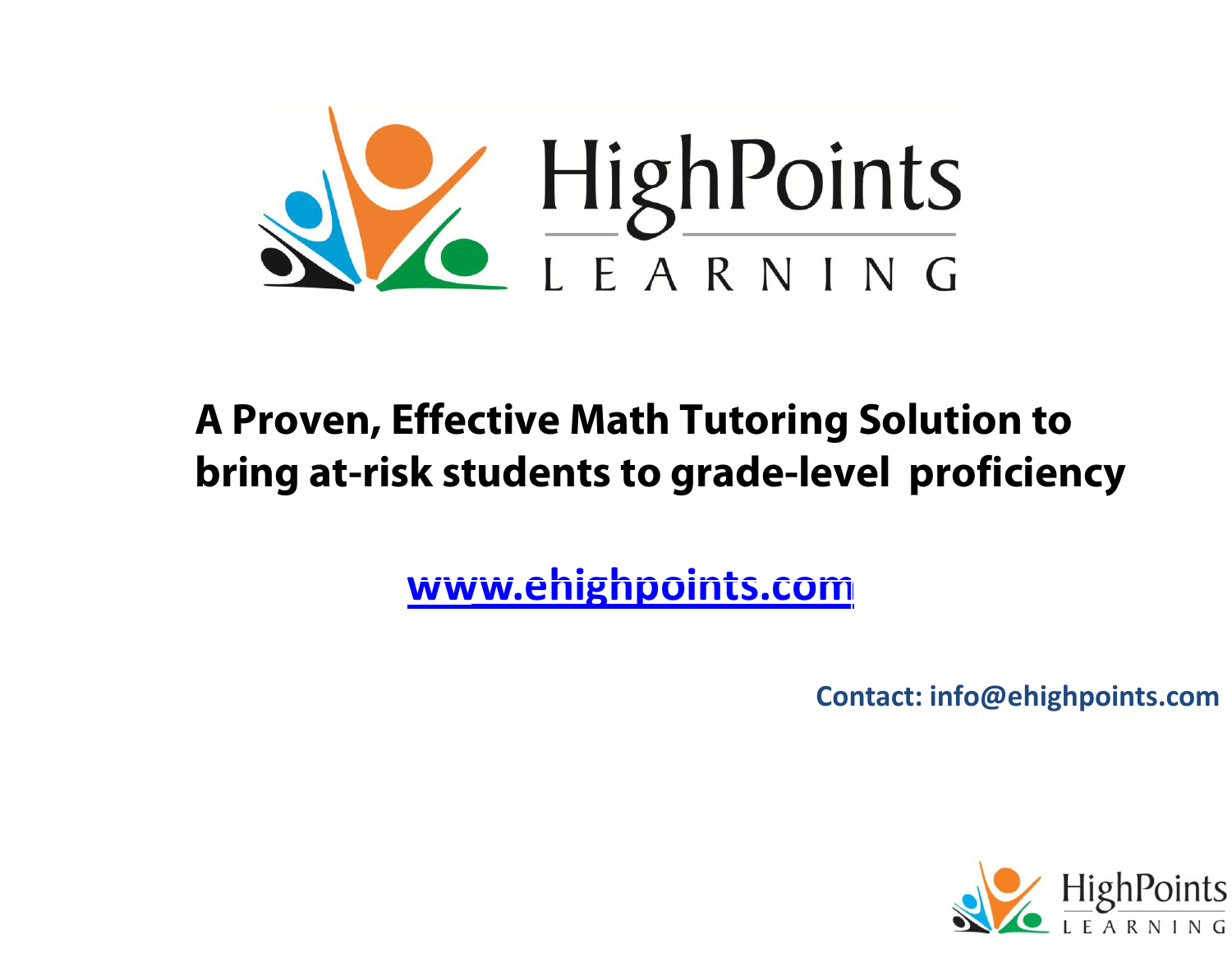# **HighPoints: An Introduction**

- Online math *intervention* program for grades 2-12
- • *Diagnostic assessment* based on state or common core state standards
- $\bullet$ *Individualized learning* based on assessment results
- $\bullet$  Built in *remediation* takes student back to earlier grades to re-learn concepts
- $\bullet$ Step-by-step solutions for all problems
- $\bullet$  Parents, administrators and teachers get a unique User ID to track student attendance and progress 24/7/365
- $\bullet$  Proven *effective* and *convenient.* Students use it from any internet-enabled computer.

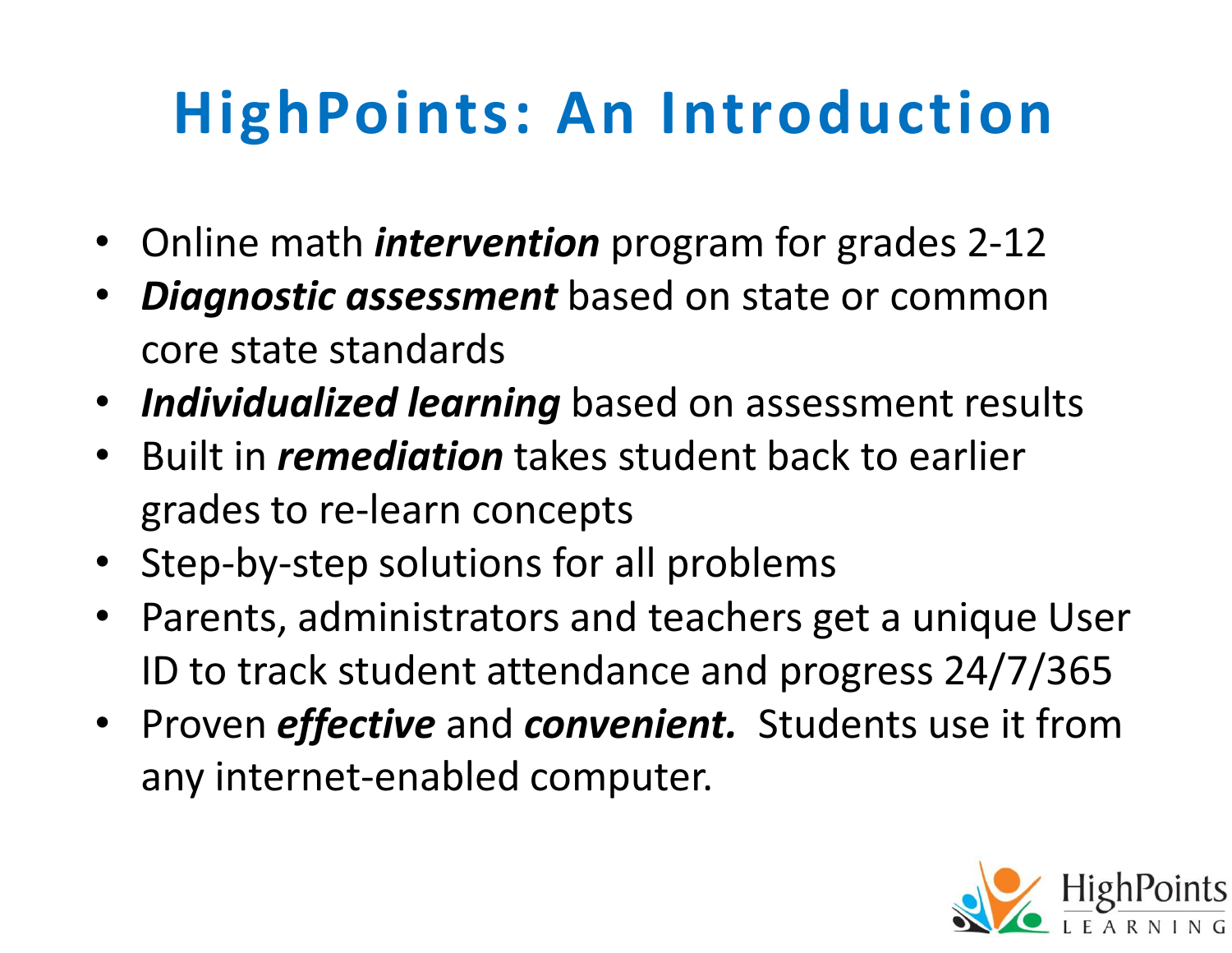## **Our HighPoints Platform Has Had a Huge Impact on Students Over the Past 6 Years!**



**HighPoints**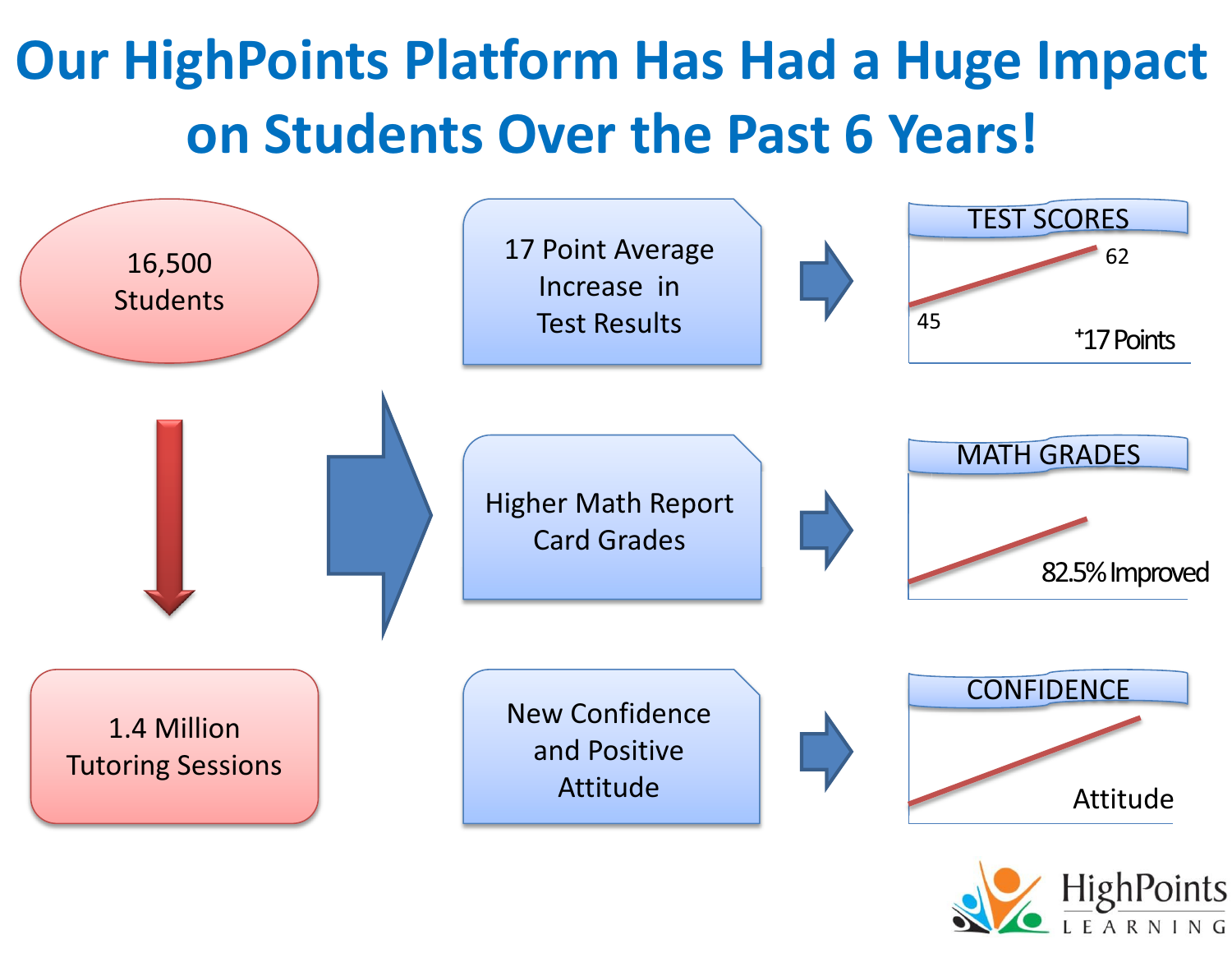### **HighPoints Learning National Results 2010 - 2011**

- 3,691 students participated in our program nationwide
- 3,189 students (**86.3%**) had **POSITIVE** growth in Pre/Post testing
- Improvement results ranged from 1% to 366% with a national average of 49.2%



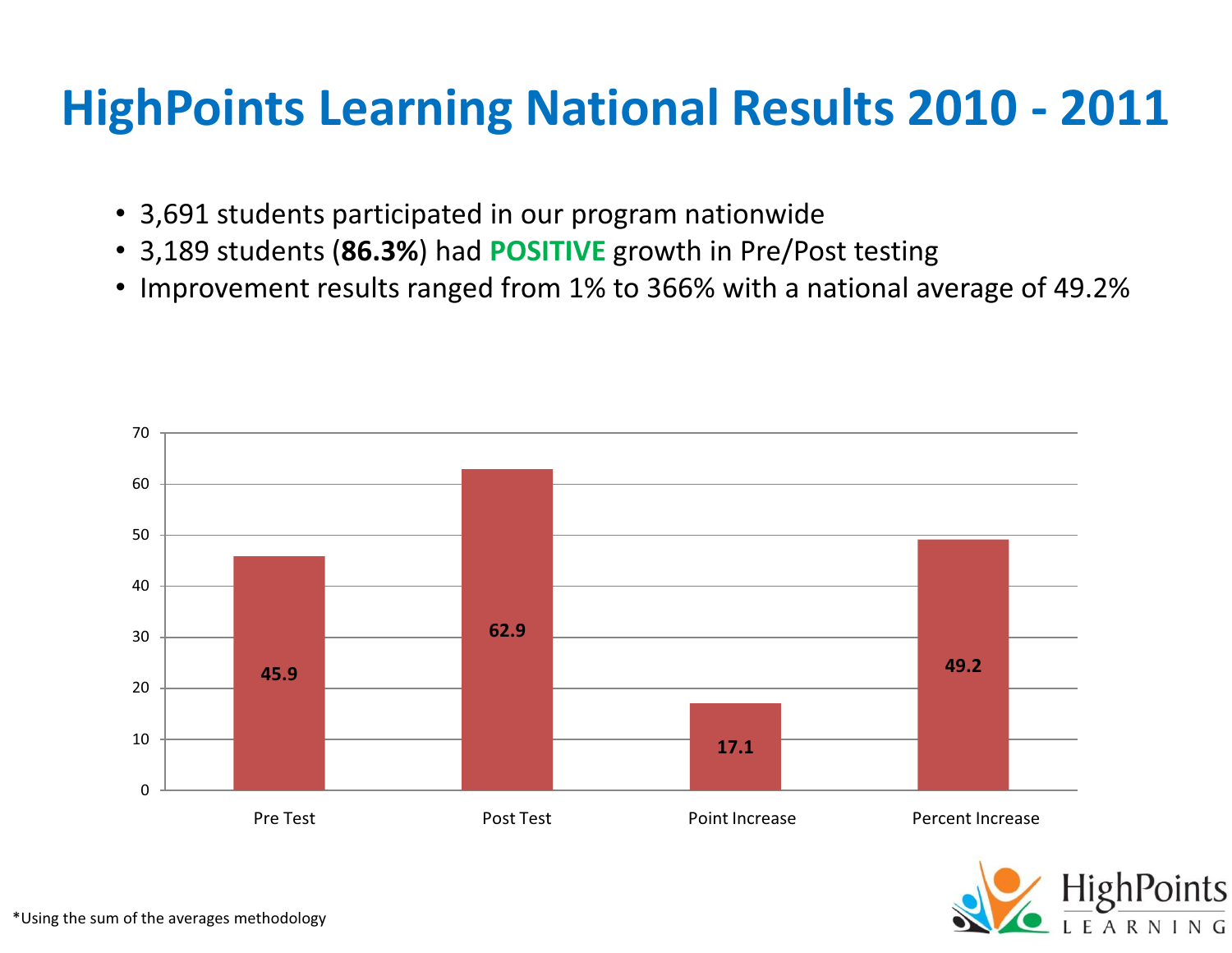## Why Choose *HighPoints Learning* for your Mathematics Intervention Program?

•**Our history of success with underachieving math students** 

- •**39% average improvement in math test performance after taking our program**
- •**86% of our students improve in their math performance**
- •**Higher test scores and report card grades**
- •**Differentiated learning solutions for every student based on their specific need** •**Built-in remediation takes the student back as far as second grade to re-teach concepts that were either never learned or forgotten.**
- •**As an online solution we provide students with a flexible tutoring solution.**
- • **Students/Teacher access at school, after school program, homework assignments. If students use the program they will improve in math. Period.**

We hope you'll agree that providing HighPoints Learning as a math intervention solution will be a good choice for your school due to our history of success, outstanding customer support and the flexibility that an online tutoring option provides for your students, teachers and families.